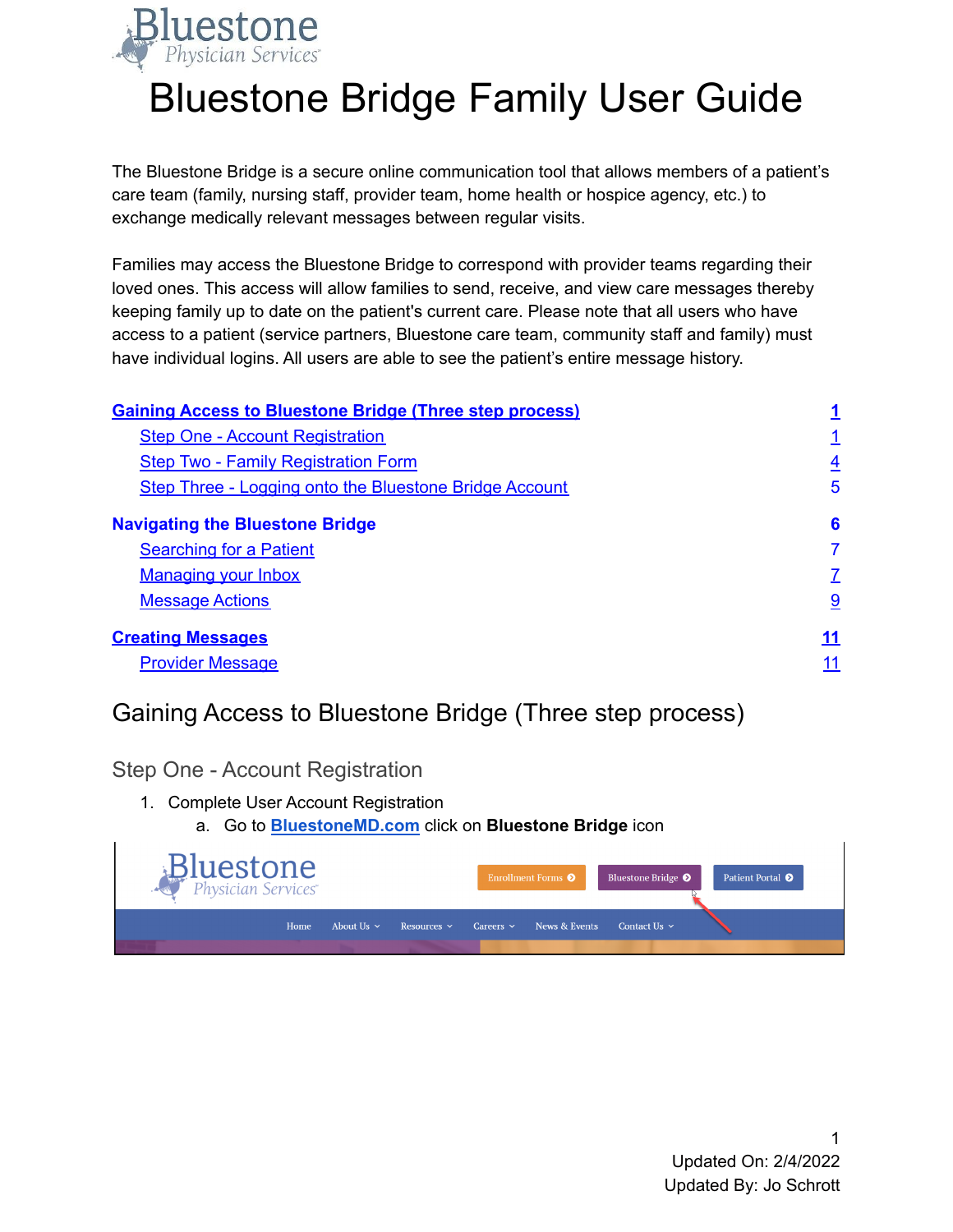b. Select **Enroll for Bridge [Access](https://bps-216.bluestonebridge.com/Register.html)**

| <b>Bridge Login</b>   |                                               |  |
|-----------------------|-----------------------------------------------|--|
| <b>Email Address:</b> |                                               |  |
| Password:             | Remember my email address<br>Login            |  |
| Secure Login          | Forgot Login Info?   Enroll for Bridge Access |  |

2. The user will fill out all the mandatory fields and click **Next**

| Tell us about yourself |              | <b>Bluestone Bridge: Your secure,</b><br>online health communication                                                     |
|------------------------|--------------|--------------------------------------------------------------------------------------------------------------------------|
| <b>*First Name:</b>    |              | portal                                                                                                                   |
| *Last Name:            |              | The Bluestone Bridge was created to allow<br>Providers, Nursing Staff, Service Partners,                                 |
| *Email:                |              | Care Coordinators and Family Members a<br>secure place to communicate regarding<br>Bluestone patients. Please begin your |
| *Phone:                | 999-999-9999 | registration by filling out the form to the<br>left.                                                                     |
| Mobile:                | 999-999-9999 | If you have questions, please call the<br>Bluestone Office during business hours at                                      |
|                        |              | 651-342-1039.                                                                                                            |
| *required              |              | Should you register for portal<br>access2                                                                                |
|                        |              | Next                                                                                                                     |
|                        |              | Bluestone Portal is currently available only<br>to our facility nurses, patients, and<br>patient's family members.       |

3. Register Form:

 $\blacksquare$ 

- a. **Type of User**: Select **Family Member/Guardian/Patient**
- b. **Relationship to Patient**: Select the appropriate option
- c. **Patient First Name:** Select the appropriate option
- d. **Patient Last Name:** Select the appropriate option
- e. **Patient DOB: Date of Birth of Patient**

| <b>Bluestone</b><br>Bridge          |                                                                                                                                                                                                                                                                                                                                                                                                     |                            |
|-------------------------------------|-----------------------------------------------------------------------------------------------------------------------------------------------------------------------------------------------------------------------------------------------------------------------------------------------------------------------------------------------------------------------------------------------------|----------------------------|
|                                     | <b>Register</b>                                                                                                                                                                                                                                                                                                                                                                                     |                            |
| <b>Specify User Type</b>            |                                                                                                                                                                                                                                                                                                                                                                                                     |                            |
|                                     |                                                                                                                                                                                                                                                                                                                                                                                                     |                            |
| *Type of User:                      | <b>Family Members</b><br>▼                                                                                                                                                                                                                                                                                                                                                                          |                            |
| *User Type Desc:                    | I am a family member who oversees care of a Bluestone Patient,<br>and I have Medical Power of Attorney for the patient.                                                                                                                                                                                                                                                                             |                            |
| *Relationship to<br><b>Patient:</b> | Son                                                                                                                                                                                                                                                                                                                                                                                                 |                            |
| *Patient First Name: Test           |                                                                                                                                                                                                                                                                                                                                                                                                     |                            |
| *Patient Last Name: Patient         |                                                                                                                                                                                                                                                                                                                                                                                                     |                            |
| <b>*Patient DOB:</b>                | 筒<br>1/1/1932                                                                                                                                                                                                                                                                                                                                                                                       |                            |
|                                     | Please note, due to HIPAA Privacy Laws, Bluestone requires<br>Medical Power of Attorney or Health Care Directive<br>paperwork be on file prior to account activation. These<br>forms can be faxed to 651-342-1428or mailed to 270 Main<br>Street N. Suite 300. Stillwater, MN 55082.<br>*For MN Health Care Directive forms and information.<br>www.mnaging.net/en/Advisor/HealthCareDirective.aspx |                            |
| *required                           |                                                                                                                                                                                                                                                                                                                                                                                                     | <b>Back</b><br><b>Next</b> |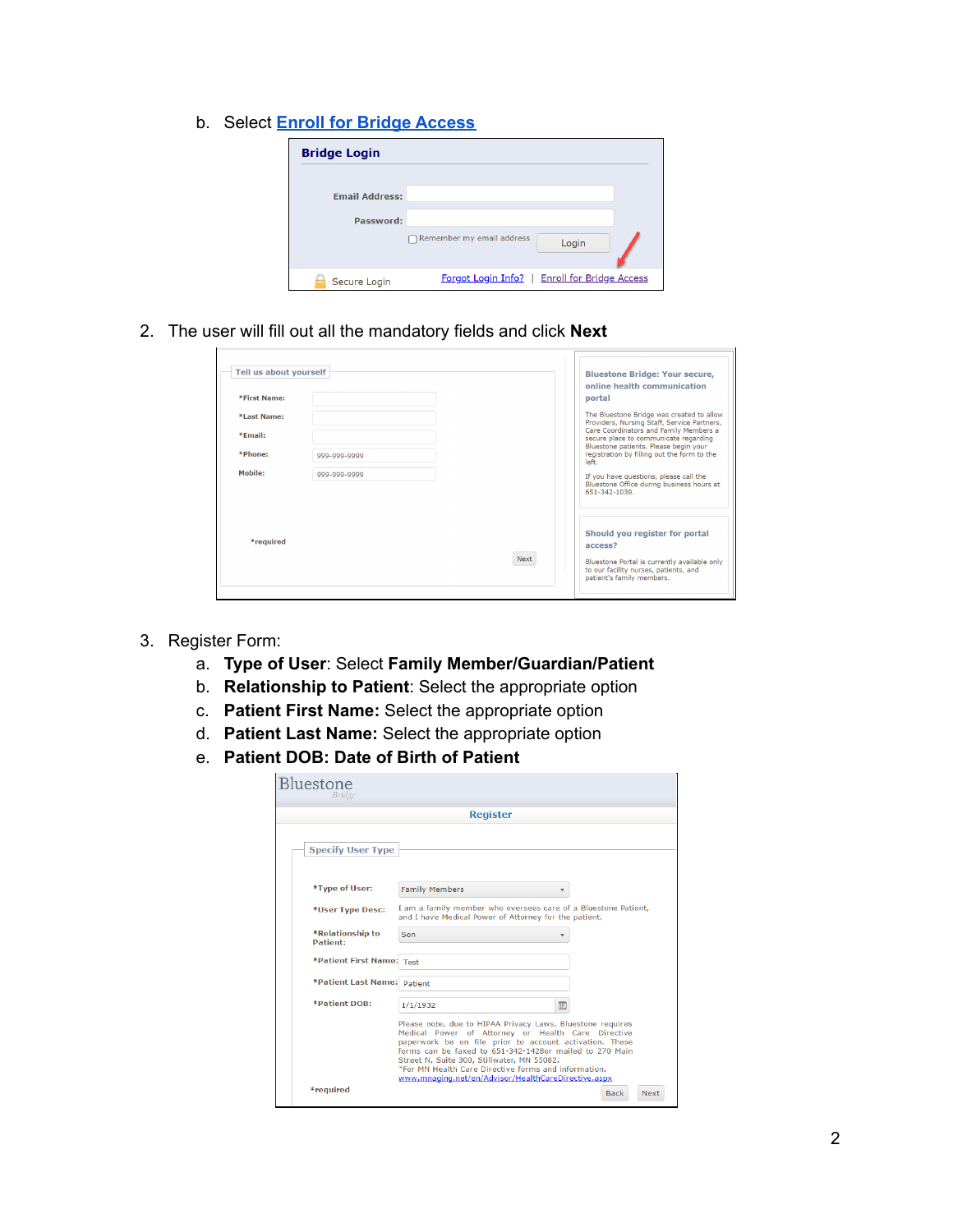4. Create a **Password** and click **Next**

| <b>Register</b>                                                                                                         |                     |
|-------------------------------------------------------------------------------------------------------------------------|---------------------|
| <b>Specify Password</b>                                                                                                 |                     |
| *Password:<br>Password should contain 7 characters including 1 numeric and 1 upper case character<br>*Confirm Password: |                     |
| Passwords must match                                                                                                    |                     |
| *required                                                                                                               | <b>Back</b><br>Next |
|                                                                                                                         |                     |

5. On the final **Registration** screen, check click **Submit**.

| Tell us about yourself                                          | <b>Specify user type</b>                  |
|-----------------------------------------------------------------|-------------------------------------------|
| <b>First Name:</b>                                              | <b>Type of User:</b>                      |
| <b>Last Name:</b>                                               | Family<br>Member/Guardian/Patient         |
| <b>Fmail:</b>                                                   | <b>Patient's First</b><br>Name:           |
| <b>Phone:</b>                                                   |                                           |
| Mobile:                                                         | <b>Patient's Last</b><br>Name:            |
|                                                                 | <b>Trainer</b>                            |
|                                                                 | <b>Relationship to</b><br><b>Patient:</b> |
|                                                                 | Father                                    |
|                                                                 | <b>Patient DOB:</b><br>$01 - 01 - 1982$   |
|                                                                 |                                           |
|                                                                 | <b>Specify Password</b>                   |
|                                                                 | Password:                                 |
|                                                                 |                                           |
| I agree to the terms and conditions of the use of this website. |                                           |
| Go Back                                                         | Submit                                    |

Register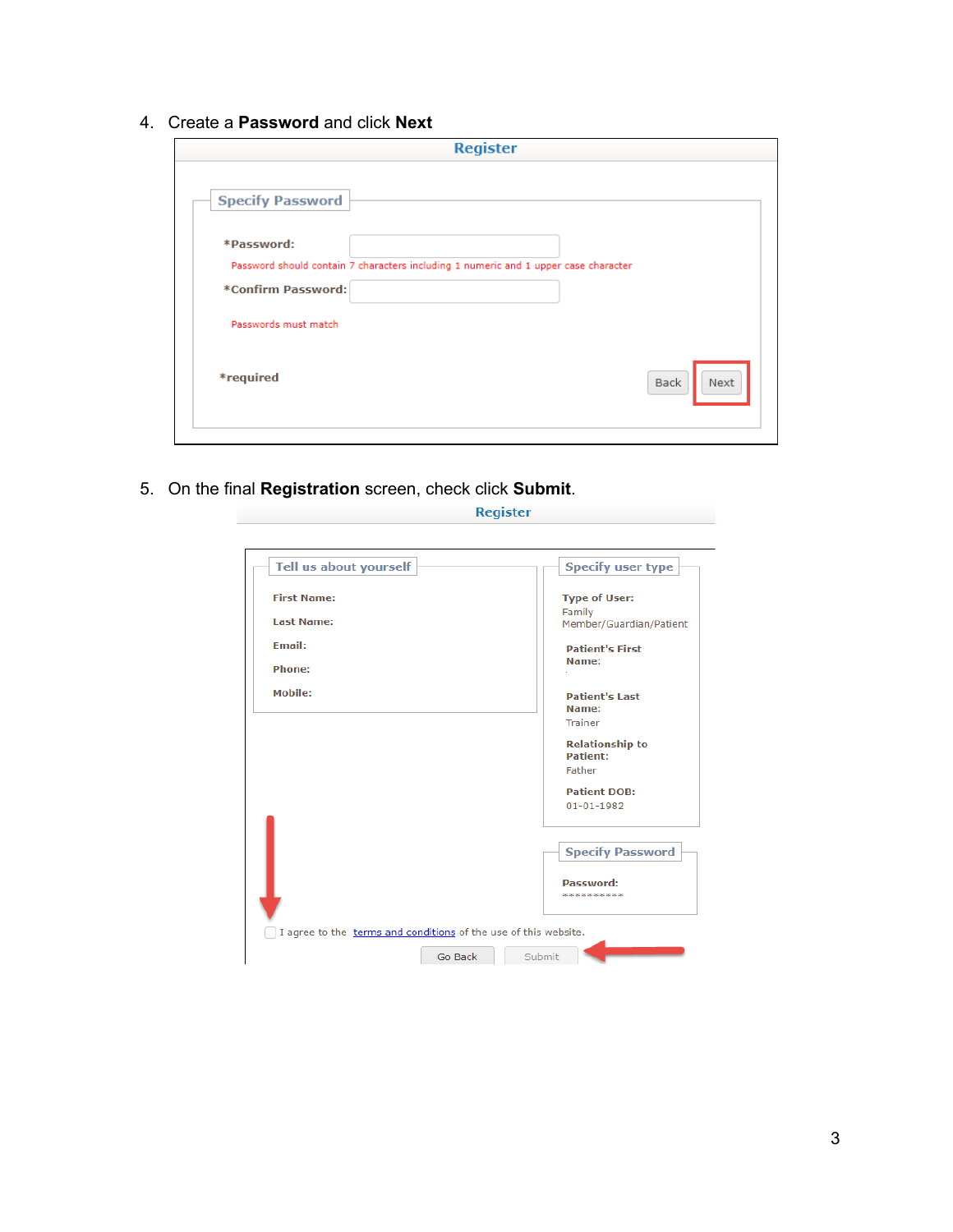6. After completion the user will receive automated email registration confirmation to instruct the user to click on the link to validate the email address and complete the second step of registration.



The Bluestone Team

## <span id="page-3-0"></span>Step Two - Family Registration Form

- 1. Additional documentation may be required:
	- a. **Due to HIPAA Privacy laws, Bluestone requires Medical Power of Attorney or Health Care Directive paperwork on file in order to activate the account.** Once complete, fax the forms to the appropriate number.
	- b. If the Patient is able to sign for themselves, fill out the **[Bluestone](http://bluestonemd.com/wp-content/uploads/2021/05/Bluestone-Bridge-Patient-Portal-Registration-Form-4.2021.pdf) Bridge and Patient Portal [Registration](http://bluestonemd.com/wp-content/uploads/2021/05/Bluestone-Bridge-Patient-Portal-Registration-Form-4.2021.pdf)**. This can be found on **[BluestoneMD.com](http://www.bluestonemd.com)** under **Resources** tab, **Bridge & Patient Portal**, and scroll down to the bottom of the website to access the hyperlink.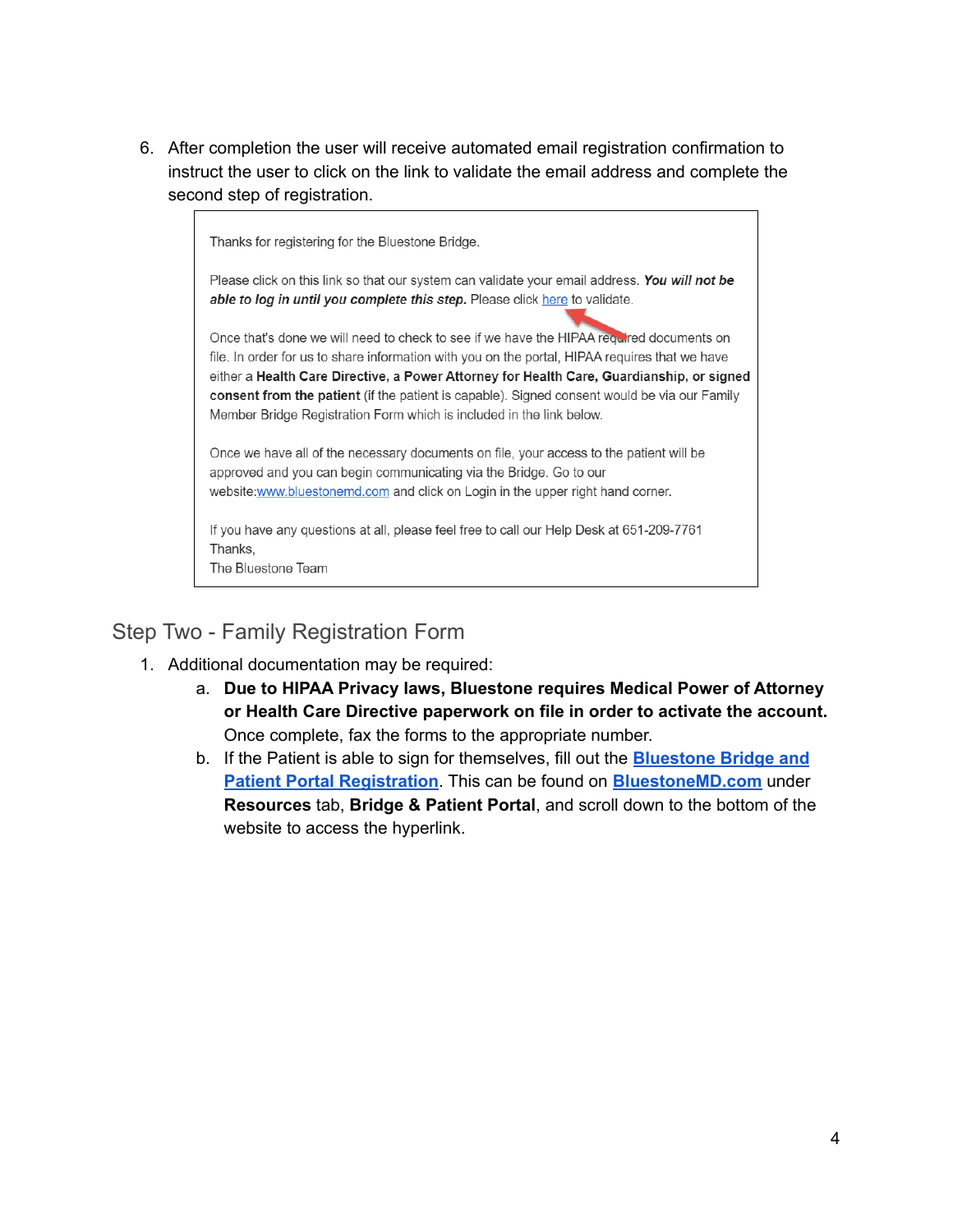### <span id="page-4-0"></span>Step Three - Logging onto the Bluestone Bridge Account

1. At **[BluestoneMD.com](https://bluestonemd.com/),** click on the purple **Bluestone Bridge** icon in the upper right corner

|                  | Have a Question? Call Us: 877-599-1039 |                               |                         |
|------------------|----------------------------------------|-------------------------------|-------------------------|
| <b>Bluestone</b> | Enrollment Forms <sup>O</sup>          | Bluestone Bridge <sup>O</sup> | Patient Portal <b>O</b> |

- a. Enter **Email Address** and **Password** created from registration step.
	- i. Click **Forgot Login Info?** hyperlink If login credentials are forgotten
	- ii. Please note, usernames and passwords **cannot** be shared, each user must register individually.

| <b>Bridge Login</b>                |                                               |
|------------------------------------|-----------------------------------------------|
| <b>Email Address:</b><br>Password: |                                               |
|                                    | Remember my email address<br>Login            |
| Secure Login                       | Forgot Login Info?   Enroll for Bridge Access |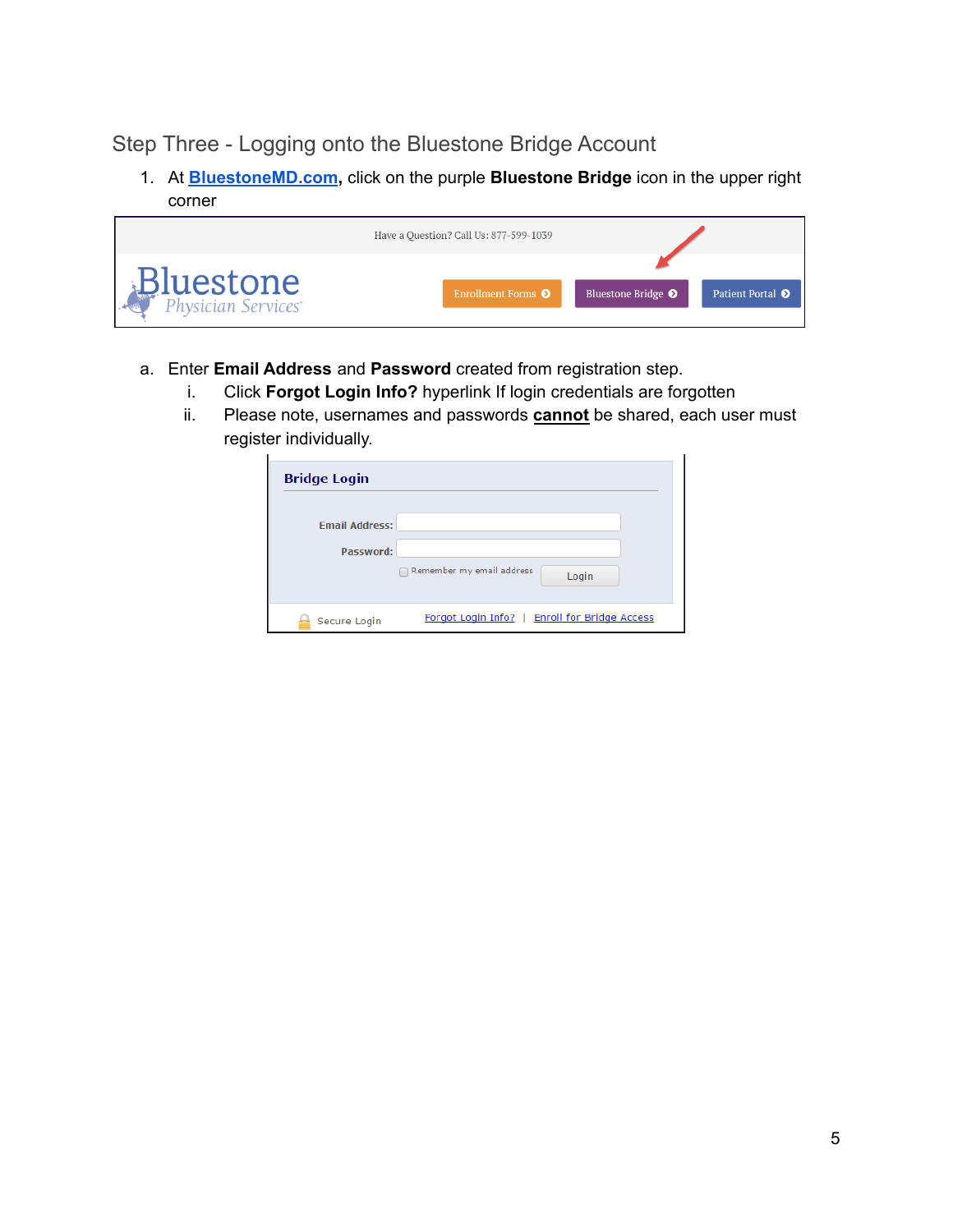# <span id="page-5-0"></span>Navigating the Bluestone Bridge

- 1. To receive Bridge notifications to your cell phone or email address, select **My Account** in the upper right corner and then **Update Profile**.
	- a. From the **User Profile** screen, you can modify the **Email Notifications**, **Phone**, **SMS Notifications** (text message). Click **Submit** when finished.

| User Profile               |                                |
|----------------------------|--------------------------------|
| Faxes                      |                                |
| Title:                     | (Please choose ▼               |
| *First Name:               | Test                           |
| Middle Name:               |                                |
| *Last Name:                | Family Member                  |
| Email:                     | family1@bluestonemd.com        |
| <b>Email Notification:</b> | All Urgent only None           |
| *Phone:                    | (999-999-9999)<br>651-342-1039 |
| Mobile:                    | (999-999-9999)                 |
| <b>SMS Notification:</b>   | All Urgent only None           |
| <b>Fax Notification:</b>   | All Urgent only O None         |
| Submit                     | Cancel                         |

- 2. Two tabs are located in the upper right side of the Bridge **Home** and **Messages**.
	- a. **Home** tab: Will provide updates and new announcements
	- b. **Messages** tab: Will view the message inbox

|                       | Welcome Back Test Family Member | My Account | Logout          |
|-----------------------|---------------------------------|------------|-----------------|
|                       |                                 | Home       | <b>Messages</b> |
|                       |                                 |            |                 |
| <b>Select Patient</b> |                                 |            |                 |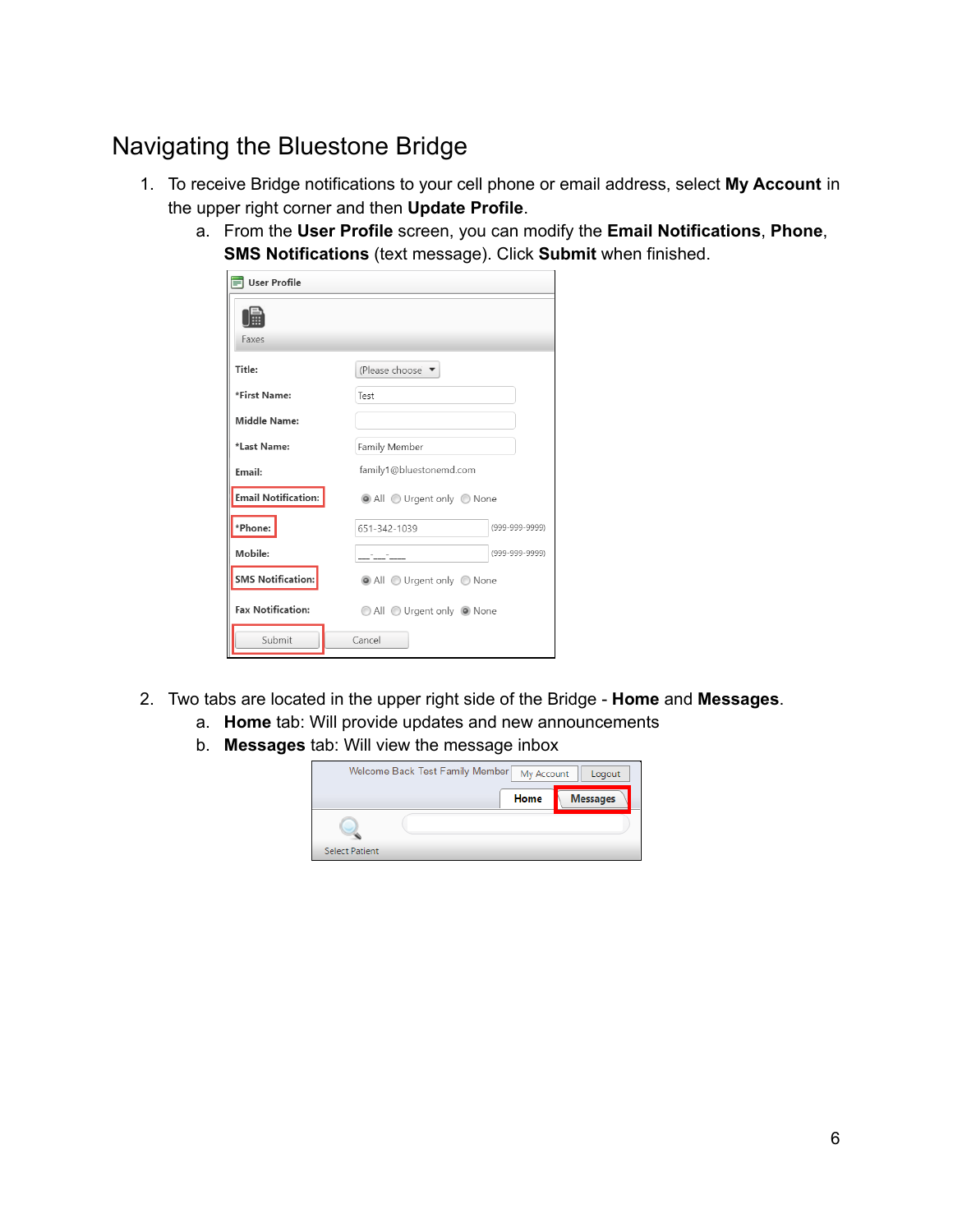### <span id="page-6-0"></span>Searching for a Patient

1. To search for a family member, use the search bar in the upper right corner of the page. Search by typing in the patient's last name and results will appear in the drop down window. Click on the patient's name.



### <span id="page-6-1"></span>Managing your Inbox

1. Click on the **Messages** tab at the top right hand corner to access the **Inbox**.



a. All messages sent to the Family member will appear in the **Inbox** tab on the left hand side of the screen.

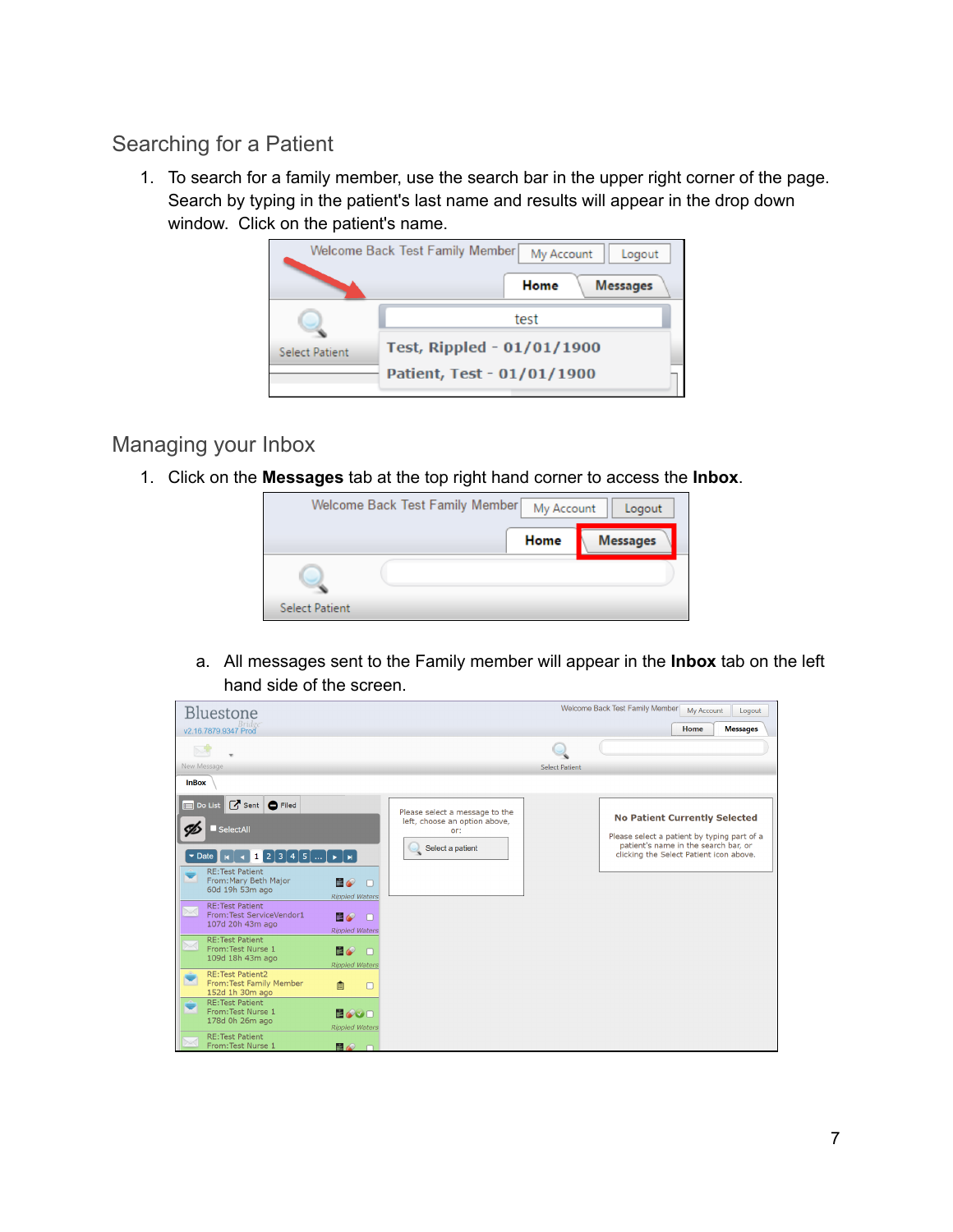b. The following **Icons** may be shown within any individual message

| Icon | <b>Function</b>                                                                    |
|------|------------------------------------------------------------------------------------|
|      | Indicates message has not been opened or reviewed.                                 |
|      | Indicates the message has been opened or reviewed by the user.                     |
| E6   | Indicates a clinical message with an order attached (with the number of<br>orders) |

#### c. The following colors designating user type may appear in the **Inbox**

| User Type                                         |
|---------------------------------------------------|
| <b>Bluestone Physician Services Provider Team</b> |
| <b>Community Staff</b>                            |
| <b>Non-Clinical Community Staff</b>               |
| Family                                            |
| <b>Service Partners</b>                           |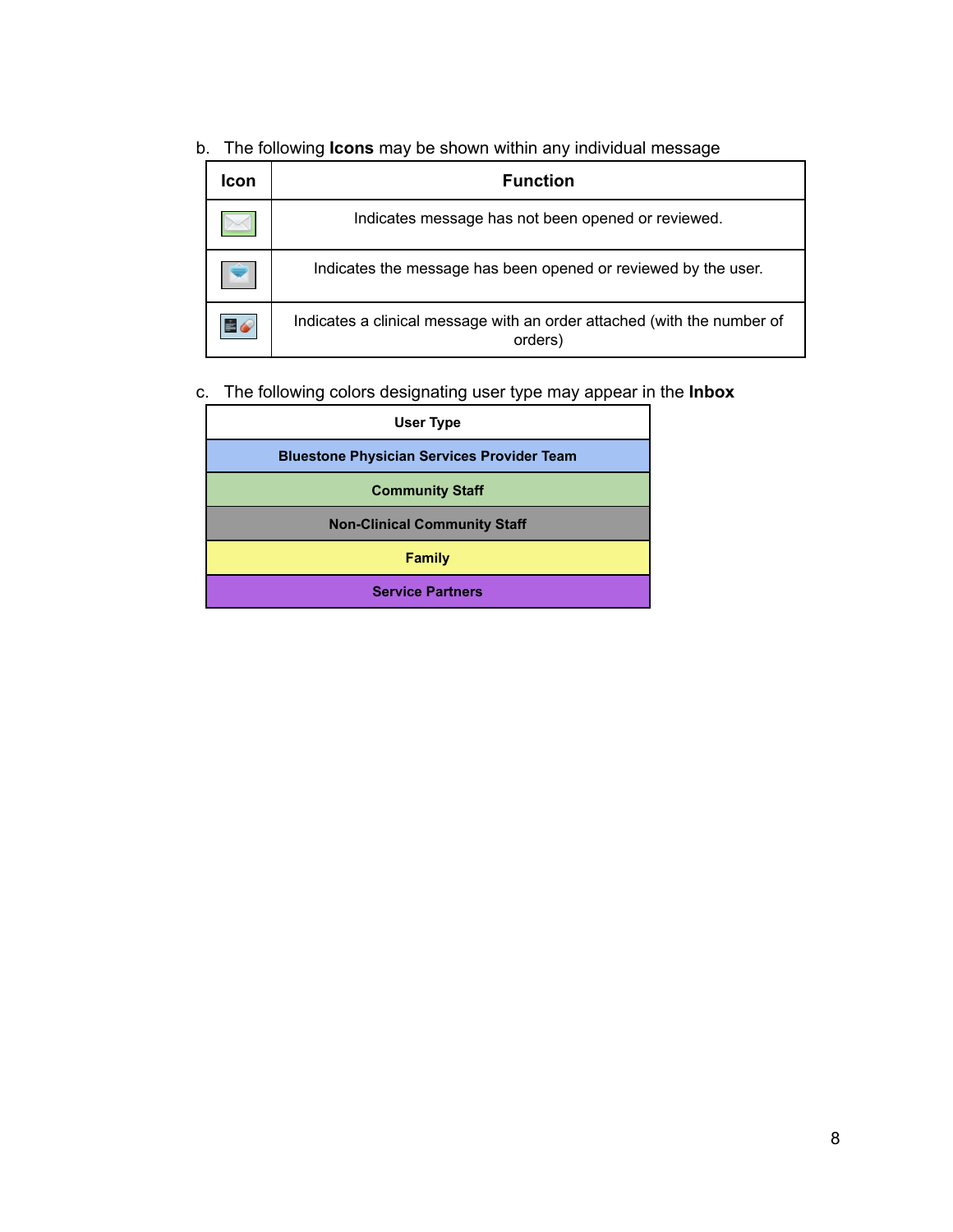- 2. Click on an individual message to open it. The message content will populate on the right side of the screen and you will see the following
	- a. **You may see attachments to message** (i.e Referrals or Home Care order details)

| <b>InBox</b>                                                                                                                                                                                                                                                                                                                                                                                                                                                                                                                                                                            |                                                                                                                     |                                                                                                                                                                                               |                                                                                          |                                                                                                                                                                            |
|-----------------------------------------------------------------------------------------------------------------------------------------------------------------------------------------------------------------------------------------------------------------------------------------------------------------------------------------------------------------------------------------------------------------------------------------------------------------------------------------------------------------------------------------------------------------------------------------|---------------------------------------------------------------------------------------------------------------------|-----------------------------------------------------------------------------------------------------------------------------------------------------------------------------------------------|------------------------------------------------------------------------------------------|----------------------------------------------------------------------------------------------------------------------------------------------------------------------------|
| Do List <b>G</b> Sent <b>O</b> Filed<br>SelectAll<br>$\triangleright$ Date $\blacksquare$ $\blacksquare$ $\blacksquare$ $\blacksquare$ $\blacksquare$ $\blacksquare$ $\blacksquare$ $\blacksquare$ $\blacksquare$ $\blacksquare$ $\blacksquare$ $\blacksquare$ $\blacksquare$ $\blacksquare$<br><b>RE:Test Patient</b><br>From: Mary Beth Major<br>68d 0h 30m ago<br><b>RE-Tect Dationt</b><br>From:Test ServiceVendor1<br>115d 1h 20m ago<br><b>RE:Test Patient</b><br>From: Test Nurse 1<br>116d 23h 20m ago<br><b>RE:Test Patient2</b><br>From: Test Family Member<br>159d 6h 7m ago | BO<br>n<br><b>Rippled Waters</b><br>目の<br>n<br><b>Rippled Waters</b><br>e a<br>n<br><b>Rippled Waters</b><br>曲<br>n | From: Test Nurse 1<br>Date:<br>04/21/2021. 4:15:10<br><b>PM</b><br>To:<br><b>Test Family</b><br><b>Member, Test</b><br>Provider, test testy,<br><b>Test Testerson, Test</b><br>ServiceVendor1 | Age: 121<br><b>Code Status:</b><br>DNR<br><b>Pharmacy:</b><br><b>Allergies:</b><br>latex | <b>Patient: Test Patient</b><br><b>Facility: Rippled Waters</b><br><b>Room #: STE 300</b><br>ĐĴ.<br><b>Type: Assisted Living</b><br>Ciproth, Sulfa, penicillin, Shellfish, |
| <b>RE:Test Patient</b><br>From: Test Nurse 1<br>185d 5h 3m ago                                                                                                                                                                                                                                                                                                                                                                                                                                                                                                                          | e oo<br><b>Rippled Waters</b>                                                                                       |                                                                                                                                                                                               | Programs:                                                                                |                                                                                                                                                                            |
| <b>RE:Test Patient</b><br>From: Test Nurse 1<br>194d 1h 27m ago                                                                                                                                                                                                                                                                                                                                                                                                                                                                                                                         | e de<br>n<br><b>Rippled Waters</b>                                                                                  | <b>Provider Message</b><br>÷                                                                                                                                                                  | MsgId: 284896 Status: Open                                                               |                                                                                                                                                                            |
| <b>RE:Test Patient</b><br>From: Test Provider<br>214d 23h 17m ago<br><b>RE:Test Patient</b><br>From: Test Provider                                                                                                                                                                                                                                                                                                                                                                                                                                                                      | 曲<br><b>Rippled Waters</b><br>EOOO                                                                                  | Details:<br>add on SN psych for                                                                                                                                                               |                                                                                          |                                                                                                                                                                            |
| 214d 23h 21m ago<br><b>RE:Test Patient</b><br>From: Test Nurse 1<br>215d 14h 22m ago                                                                                                                                                                                                                                                                                                                                                                                                                                                                                                    | <b>Rippled Waters</b><br>自<br>n<br><b>Rippled Waters</b>                                                            | eval and treat Dx<br>Depression<br><b>Status: Pending</b>                                                                                                                                     |                                                                                          |                                                                                                                                                                            |
| <b>RE:Test Patient</b><br>From:Test ServiceVendor1<br>217d 4h 7m ago<br>$\triangleright$ Date $\blacksquare$ $\blacksquare$ $\blacksquare$ $\blacksquare$ $\blacksquare$ $\blacksquare$ $\blacksquare$ $\blacksquare$ $\blacksquare$ $\blacksquare$ $\blacksquare$ $\blacksquare$ $\blacksquare$ $\blacksquare$ $\blacksquare$ $\blacksquare$ $\blacksquare$ $\blacksquare$ $\blacksquare$ $\blacksquare$ $\blacksquare$ $\blacksquare$ $\blacksquare$ $\blacksquare$ $\blacksquare$ $\blacksquare$ $\blacksquare$ $\blacksquare$ $\blacksquare$ $\blacksquare$                         | Ė.<br><b>Rippled Waters</b>                                                                                         | 吗<br>Subject: Test Patient<br>Message:                                                                                                                                                        |                                                                                          |                                                                                                                                                                            |
|                                                                                                                                                                                                                                                                                                                                                                                                                                                                                                                                                                                         |                                                                                                                     | 04/21/2021 4:15:10 PM - By: Test Nurse 1<br>test message                                                                                                                                      |                                                                                          |                                                                                                                                                                            |

- b. **Message:** Who wrote the message and message history.
- <span id="page-8-0"></span>c. **Actions:** Reply, Print or File Message

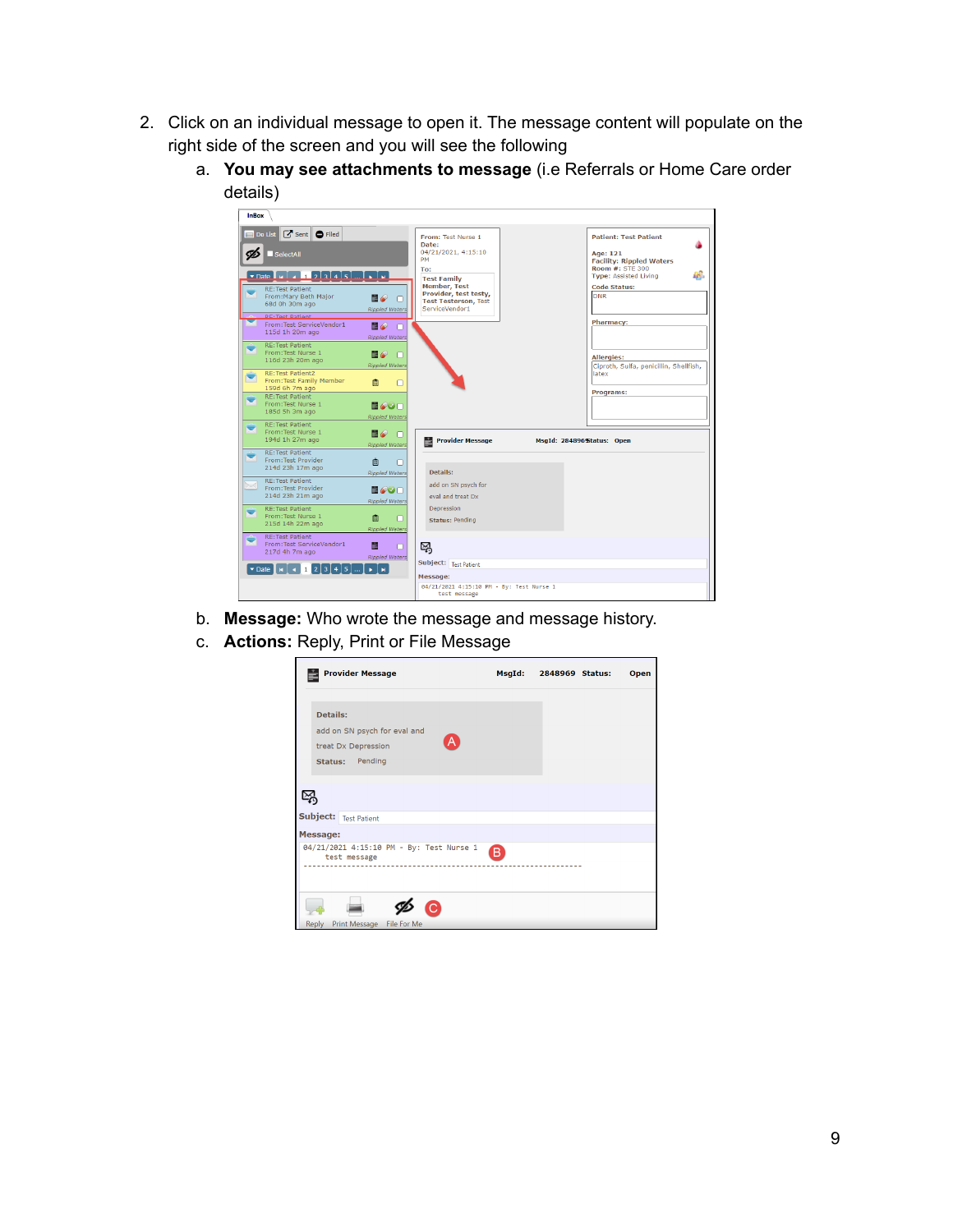#### Message Actions

1. **Reply**: Selecting the "**Reply**" button will open a window to write a message back to the sender. Messages can be replied to multiple times and all the information will be contained in the message history.



a. **Message View:** Will display all **Care Team Recipients** options in color tabs

|                                                 | Add Comment - Patient: Patient, Test - 01/01/1900 |                  |          | Allergies: Ciproth, Sulfa, penicillin, Shellfish, latex |                        |                                 | Open                        | <b>Send Message</b>    | <b>Close</b> |
|-------------------------------------------------|---------------------------------------------------|------------------|----------|---------------------------------------------------------|------------------------|---------------------------------|-----------------------------|------------------------|--------------|
| Care Team Recipients:                           | Dr. Test Nurse 1 x                                |                  |          |                                                         |                        |                                 |                             |                        |              |
| Nursing Staff x                                 | Family Member/Guardian/Patient                    | Service Partners | Provider | <b>Care Coordinator</b>                                 | <b>Medical Records</b> | <b>Medical Home Coordinator</b> | <b>Phlebotomist Partner</b> | PACM                   |              |
| <b>Pharmacy Partner</b>                         |                                                   |                  |          |                                                         |                        |                                 |                             |                        |              |
| Other Recipients:                               |                                                   |                  |          |                                                         |                        |                                 |                             |                        |              |
| <b>Subject: Test Patient</b><br><b>Comment:</b> |                                                   |                  |          |                                                         |                        |                                 |                             |                        |              |
|                                                 |                                                   |                  |          |                                                         |                        |                                 |                             |                        |              |
| <b>Test Nurse 1</b><br>т                        |                                                   |                  |          |                                                         |                        |                                 |                             | 04/21/2021, 4:15:10 PM |              |
| test message                                    |                                                   |                  |          |                                                         |                        |                                 |                             |                        |              |

2. **Print Message:** Allow the user to print Bridge conversations